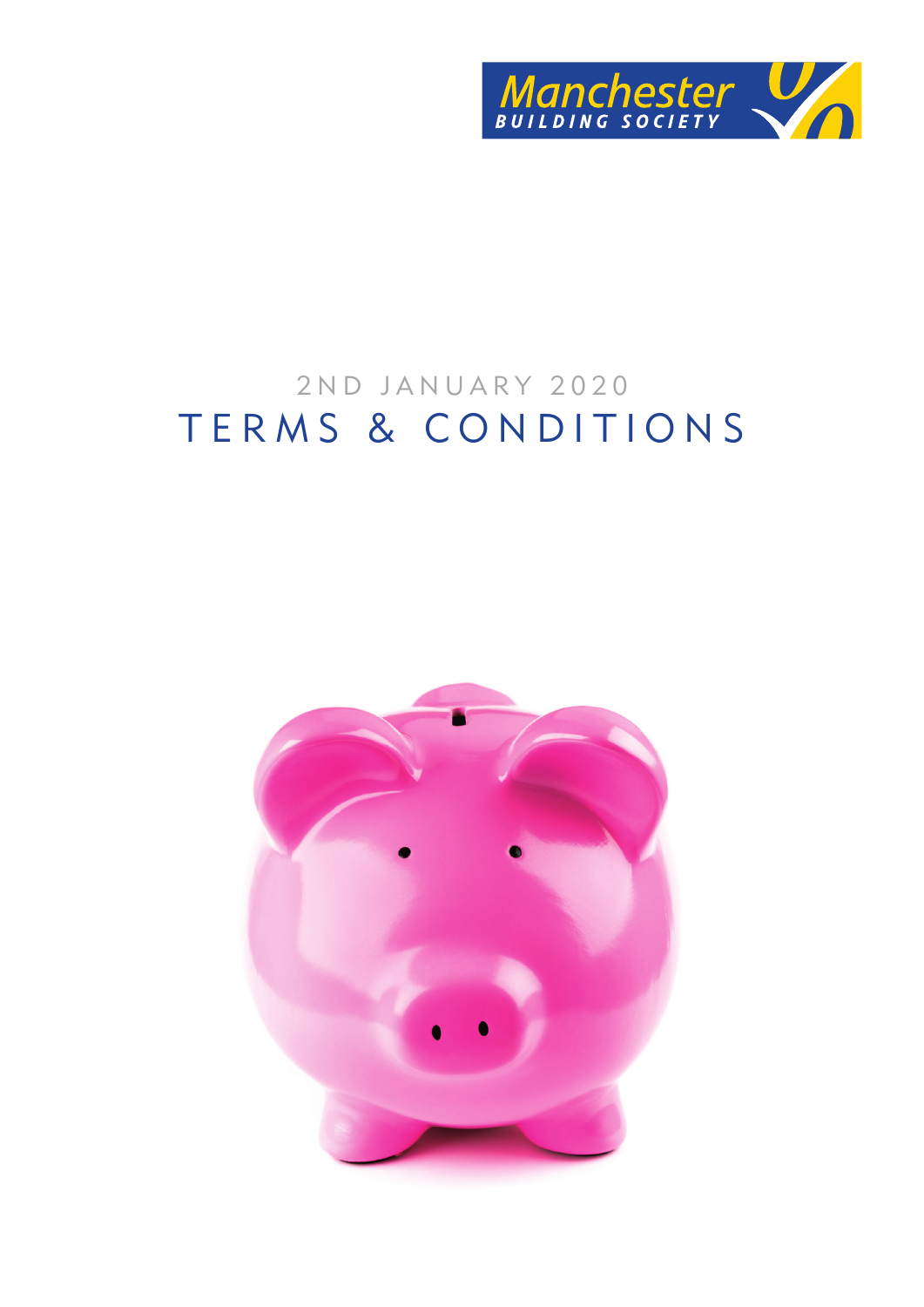# 1.0 DEFINITIONS

#### 1.1 In these conditions:

- References to "account" or "accounts" mean your savings account, cash individual savings account (cash ISA), business savings account, or offset savings account.
- References to "we", "us", "our", "ours", "the Society" means Manchester Building Society and includes our successors and anyone to whom we transfer our rights in respect of an account.
- References to "you", "your", "yours" means the account holder(s) and/or the authorised signatories. personal or other legal representatives.
- References to "Manchester Building Society Group" means Manchester Building Society, MBS (Mortgages) Limited, and any other companies owned and controlled by Manchester Building Society from time to time.
- References to "easy access" account mean an account where withdrawals may be made without notice or penalty.
- References to "ISA Regulations" means the Individual Savings Account Regulations 1998 as amended or replaced from time to time.
- References to "ISA Manager" means persons (including companies) approved by HM Revenue & Customs to manage ISAs.
- A "working day" is any day which is not a Saturday, Sunday or English bank or public holiday.
- "Normal business hours" means 8.30am to 5pm on working days.
- "CHAPS" means Clearing House Automated Payment System and is an electronic process for bank to bank same day payments made within the United Kingdom.
- "United Kingdom" or "UK" means England, Wales, Scotland and Northern Ireland. It does not include the Channel Islands or the Isle of Man.

#### 2.0 GENERAL

- 2.1 These Terms and Conditions apply to you if you have one of our accounts.
- 2.2 These Terms and Conditions, the special conditions applying to your account as detailed in the Key Product Features, your Application and the Society's Rules, comprise the agreement between you and the Society. If you have an offset savings account, the Mortgage Offer and the Offset Mortgage Terms and Conditions also form part of the agreement between you and the Society.
- 2.3 This gareement is governed by the laws of England and Wales. Those laws are also taken as the basis for the establishment of relations with you prior to the conclusion of any contract between you and the Society.
- 2.4 The agreement will commence on the day we are in receipt of a valid application, and your first deposit or subscription, and satisfactory evidence of identity, or, where you are transferring a cash ISA to us from another ISA Manager, on the day we are in receipt of a valid transfer application form, and the proceeds of the transfer from your previous ISA Manager, and satisfactory evidence of identity.
- 2.5 Where there is a difference between the special conditions applying to your account as detailed in the Key Product Features and these Terms and Conditions, the Key Product Features will apply.
- 2.6 It is important that you read and understand these Terms and Conditions. Should you have any queries please contact us.
- 2.7 These Terms and Conditions, the special conditions applying to your account as detailed in the Key Product Features, your Application and the Society's Rules, will be made available to you before you open an account and further copies can be obtained at any time on request. If you have an offset savings account, a copy of the Mortgage Offer and the Offset Mortgage Terms and Conditions will also be provided to you.
- 2.8 Your account will be issued with an account number. You will need to quote this number for all correspondence relating to your account, and for all deposits and withdrawals.
- 2.9 All correspondence and communications in relation to your account will be in English.

2.10 A copy of our Privacy Notice will be made available to you before you open an account and further copies can be obtained at any time on request and via our website. This sets out how we collect your information, how we use it and why.

# 3.0 ABOUT US

- 3.1 Manchester Building Society is authorised by the Prudential Regulation Authority and regulated by the Financial Conduct Authority and the Prudential Regulation Authority. Our firm registration number is 206048.
- 3.2 Our Principal Office is 125 Portland Street, Manchester, M1 4OD.
- 3.3 You can contact us by telephone on 0161 923 8065, via our website www.themanchester.co.uk, by post to Manchester Building Society, Savings, PO Box 4255, Manchester, M60 3AT, by email to savings@themanchester.co.uk, or in person by calling into one of our agencies. Full details of our agency network are available on request.
- 3.4 We are a member of the Building Societies Association and UK Finance and we are covered by the Financial Services Compensation Scheme (FSCS). Details of how the FSCS can apply to depositors, including individuals and businesses, will be provided on account opening and is available on request.

# 4.0 MEMBERSHIP

- 4.1 If you open one of our accounts, you will (except where the account is a deposit account) be a Shareholding Member of the Society and therefore our Rules will apply. However, these Terms and Conditions, or any relevant special conditions for a particular account as detailed in the Key Product Features, will override the Rules in the case of any inconsistency.
- 4.2 If you open a deposit account, you are not a member of the Society by virtue of that account. Our Rules apply to deposit account holders (as if they were Shareholding Members), except to the extent that they are inconsistent with these Terms and Conditions.
- 4.3 A copy of our Rules is available on request by contacting us. The Rules set out the rights and obligations attached to membership. Please read our Rules for more information about membership rights.
- 4.4 If your account becomes overdrawn then you will stop being a member in respect of the account from the date we decide.
- 4.5 If you open a joint account, the first named account holder will be the Representative Joint Shareholder. This means that the second named account holder has only limited membership rights.
- 4.6 Shareholding Members with less than £100 in their account, or who are under the age of 18, have limited membership rights.
- 4.7 A leaflet produced by the Building Societies Association, "Your Rights as a Building Society Member", is available on request.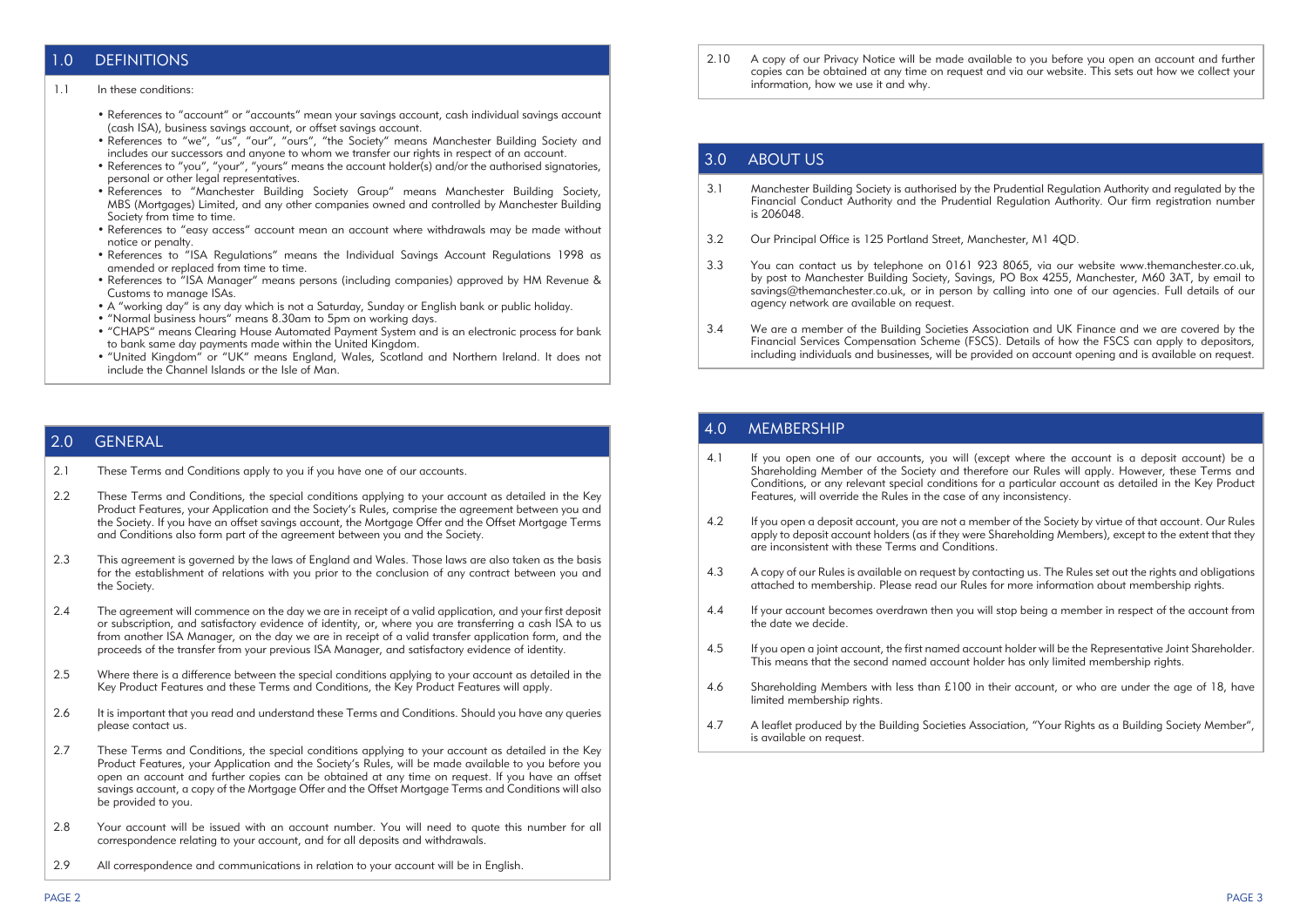# 5.0 CHANGES TO TERMS & CONDITIONS

- 5.1 These Terms and Conditions, the special conditions applying to your account as detailed in the Key Product Features, and if you have an offset savings account, the Offset Mortgage Terms and Conditions, may be changed from time to time. We can change these Terms and Conditions if we reasonably believe that the change is needed for any of the following reasons (which may relate to circumstances at the time or those which are expected to apply in the near future):
	- To respond to changes in the law or the decisions of a court, regulatory body or ombudsman.
	- To meet relevant regulatory requirements.
	- To make the terms clearer or fairer.
	- To provide you with extra benefits or services.
	- To reflect new (or changes to) statements of codes of practice or industry guidance designed to enhance consumer protection.

We can also make a change for any valid reason, other than a reason mentioned above, where we reasonably believe the change is appropriate. You will be notified of any other valid reason that may apply.

- 5.2 Any change we make under condition 5.1 will be proportionate to the circumstances giving rise to the change.
- 5.3 A change which is not to your disadvantage may be made immediately and without prior notice. We will tell you about the change within 30 days.
- 5.4 A change which is to your disadvantage will be effective only after at least 2 months written notice is given to you (except if that length of notice is not possible, such as when the change is needed to comply with a legal requirement).
- 5.5 If we give you notice of a change under condition 5.4 then, for a period of 2 months from the date of the notice, you have the right to switch the account or close it without having to lose any interest or pay additional charges.
- 5.6 If you do not notify us that you object to a change before it comes into effect, you will be deemed to have accepted it.
- 5.7 Notices under condition 5 will be sent to you in writing.
- 5.8 This condition 5 does not apply to Interest Rates or Charges which are dealt with in conditions 11 and 18.
- 5.9 If we have made a major change or a lot of minor changes in any one year, we will give you a copy of the new Terms and Conditions or a summary of the changes and tell you where you can find a full copy.

#### 6.0 ISAS

- 6.1 An ISA is a scheme of investment managed in accordance with the ISA Regulations by the ISA Manager under the terms provided here.
- 6.2 The value of any of the cash ISA tax benefits depends on your own personal circumstances. The tax benefits of cash ISAs may be changed in the future.
- 6.3 The tax year runs from 6th April to 5th April.
- 6.4 We will satisfy ourselves that any person to whom we delegate any of our functions or responsibilities under the terms agreed with you is competent to carry out those functions and responsibilities.
- 6.5 You must be resident in the United Kingdom for tax purposes to open a cash ISA, or, if not so resident, be performing duties as a Crown employee serving overseas and paid out of the public revenue of the United Kingdom (typically a serving member of the armed forces or a diplomat), or be married to, or in a civil partnership with, such a person. (If you are unsure of your residency status please contact either your own tax office, or if you do not have a tax office, telephone the UK tax office helpline on 0300 200 3300). If you cease to be resident in the UK you must advise us immediately.
- 6.6 The cash ISA must be held in your sole name only. You cannot open a cash ISA as a joint account, or for or on behalf of a charity, club, business or other organisation.
- 6.7 The cash ISA will be and must remain in, your beneficial ownership. You cannot assign your rights in the account or use a cash ISA as security for a loan.
- 6.8 The cash ISA will be operated in accordance with the ISA Regulations which may be varied from time to time by the UK Government.
- 6.9 When you open a cash ISA with us you are subscribing to a cash ISA for the current tax year and each subsequent tax year in which you subscribe to the account.
- 6.10 You cannot subscribe to a cash ISA if you have already subscribed to any other cash ISA, or subscribed your entire ISA allowance to other types of ISAs (stocks and shares ISA, innovative finance ISA, lifetime ISA) in the same tax year.
- 6.11 Applications cease to be valid at the end of a tax year in which you do not make a subscription. Therefore if you do not pay into your cash ISA in a tax year you will need to complete a new application form in order for us to be able to accept deposits in a later tax year.
- 6.12 If you wish to cancel a transfer to us from another ISA Manager, but would like to retain the benefits of a cash ISA, subject to fulfilling the conditions of the account, you will have the option of transferring it back to the original ISA Manager (if they agree), or to another ISA Manager. Alternatively you may instruct us to withdraw any money transferred to us and pay this to you together with any gross interest earned. If you instruct us to withdraw you will lose the tax benefits of a cash ISA.
- 6.13 Subscriptions into a cash ISA are restricted to the limits as prescribed in the ISA Regulations as amended or replaced from time to time. You can only subscribe to one cash ISA in each tax year. Subscriptions only count towards the subscription limits for the tax year in which they are received. Where you do not subscribe the maximum in any tax year, the balance cannot be made up in any other tax year. Once the subscription limit has been reached for the tax year, you may make no further subscriptions regardless of withdrawals.
- 6.14 On receipt of your written instructions and within a time stipulated by you, all or part of the investments held in the ISA, and any proceeds arising from those investments shall be transferred or paid to you.
- 6.15 On receipt of your written instructions and within a time stipulated by you, an ISA or part of an ISA shall be transferred to another ISA Manager in accordance with the ISA Regulations relating to transfers.
- 6.16 If you have a cash ISA you may give us written notice to transfer at any time current tax year subscriptions in whole, and/or previous tax year subscriptions in whole or in part to another ISA Manager, with all rights and obligations to be held in another cash ISA and/or stocks and shares ISA (subject to agreement from the new ISA Manager).
- 6.17 On receipt of a written request to transfer funds from your cash ISA to another ISA Manager, the cash and information will be sent to the new ISA Manager within 5 working days, unless you specify that you wish to serve notice (where applicable) on your cash ISA in which case the cash and information will be sent within 5 working days from the day the notice period expires.
- 6.18 We will notify you in writing if, by reason of any failure to satisfy the provisions of the ISA Regulations, an ISA has or will become void.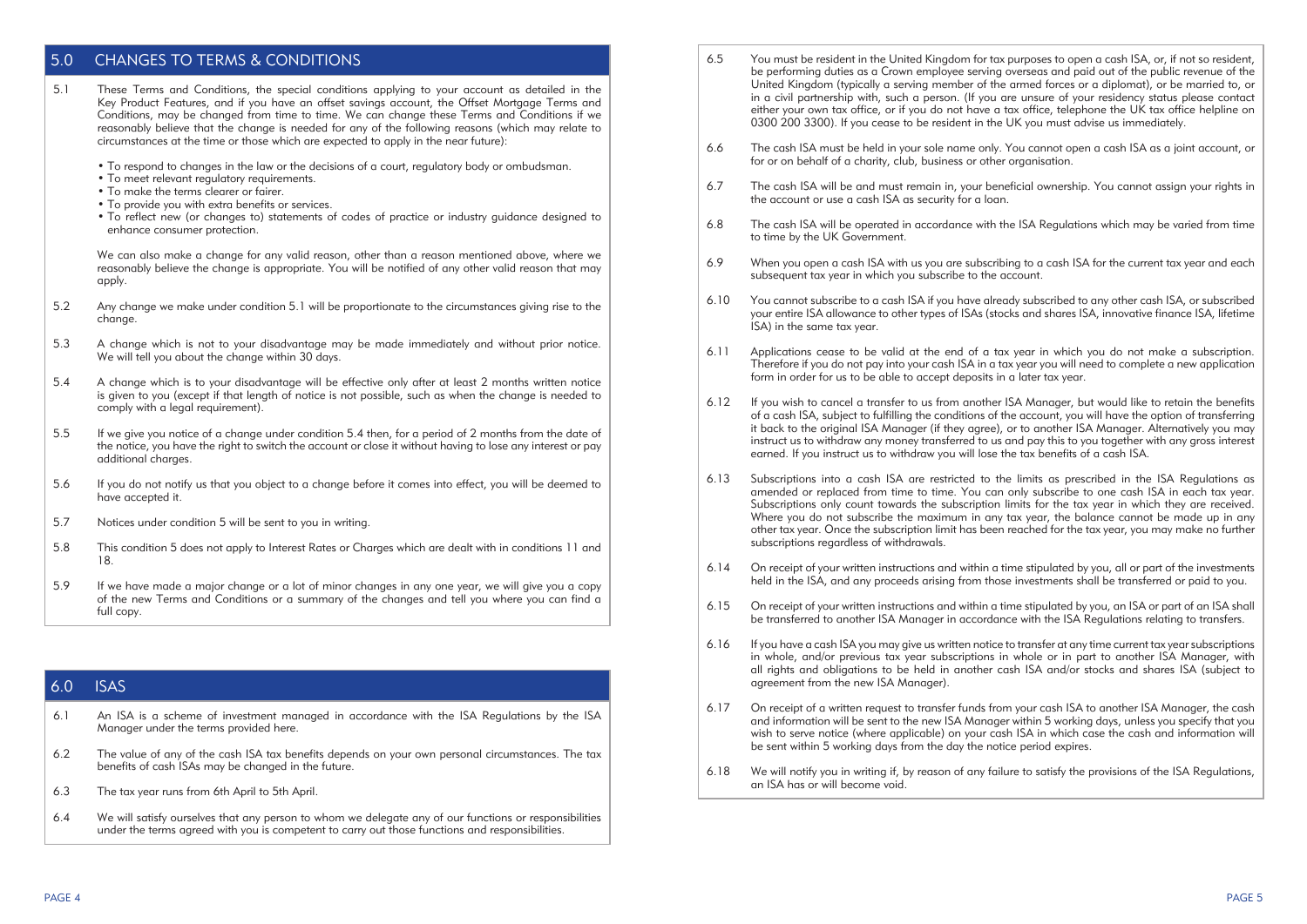# 7.0 ACCOUNT OPENING

- 7.1 We offer savings accounts to individuals 18 years of age or older, and cash ISAs to individuals 16 years of age or older, who are resident in the UK.
- 7.2 We offer business savings accounts to businesses who are registered in the UK and who meet the criteria specified on our Business Identification leaflet.
- 7.3 When you apply to open an account you will need to provide us with a fully completed application form and acknowledge receipt of the Information Sheet about the Financial Services Compensation Scheme.
- 7.4 You have the right to cancel your account without penalty and without giving any reason within 14 calendar days from the agreement commencing (or, if later, 14 days from the day you first receive, on paper or electronically, these Terms and Conditions and other information relating to the account). We will ignore any notice period and any extra charges that would normally apply. You can exercise your right to cancel by notifying us in writing at our Principal Office.

If you notify us within this time, we will help you switch to another of our accounts or (assuming we have received cleared funds) give you back your money together with any interest it has earned.

If you do not exercise the right to change your mind, you will continue to be bound by these Terms and Conditions and any special conditions that apply to the particular account. Please note however that this condition does not apply to fixed rate accounts other than to fixed rate cash ISAs, as per condition 7.5 below.

- 7.5 If you cancel your cash ISA within 14 days of opening, you can still open another cash ISA during the tax year. If you cancel your cash ISA outside this period, you will be deemed to have subscribed to a cash ISA during the tax year preventing you from subscribing to another cash ISA in the same tax year. Our cash ISAs are not flexible.
- 7.6 If you cancel your offset savings account and there is now no offset savings account linked to your offset mortgage, we will vary the terms of your mortgage as detailed in the Offset Mortgage Terms and **Conditions**

# 8.0 IDENTIFICATION REQUIREMENTS

- 8.1 When you apply to open an account, we are required by law and good practice in respect of antimoney laundering to verify your identity and address. This helps to protect our customers and members of the public against fraud and misuse of the UK banking system. We will not open an account for you until we have verified your identity and address to our satisfaction.
- 8.2 If we receive money without evidence of identity that is satisfactory to us, then we may return the money, or retain it pending instructions from any relevant authority.
- 8.3 If you are opening a business savings account, we will need to verify the identity of any individual who exercises ultimate control over the management of the body corporate; any individual who ultimately owns or controls (in each case whether directly or indirectly) more than 25% of the shares or voting rights in the body corporate; or an individual who controls the body corporate. We will also need to verify the identity of the business itself.
- 8.4 We will carry out an electronic search to verify your identity. If we are unable to verify your identity through an electronic search, we will contact you in writing or by telephone and ask you to provide documents to verify your name and address.
- 8.5 An electronic search involves checking the details you supply against those held on any database the credit reference agency we use has access to. This includes information from the electoral register and fraud prevention agencies. We will use this information to verify your identity. Further information about how we use and share your information is provided in our Privacy Notice. Credit reference agencies have a separate privacy notice which can be obtained from us at any time on request and via our website.
- 8.6 We have an obligation to maintain up to date identification for all our customers. This means that we may require additional identification from time to time even for customers who have held accounts with us for some time.
- 8.7 A separate leaflet is available on request or on our website, which explains our identification requirements for individuals in more detail.
- 8.8 For business savings accounts, we will also require documentary evidence to verify the identity of the business. Our Business Identification leaflet is available on request or on our website detailing our requirements for business savings accounts.

# 9.0 JOINT ACCOUNTS

- 9.1 A joint savings account can be opened in the names of two or more people (up to a maximum of four). Please note however that a cash ISA must be held in your sole name only.
- 9.2 You should only open a joint account if you understand the commitment you are entering into. The liability of joint account holders is joint and several. This means that each of you is separately responsible to us for the performance of all the obligations of the account holders, and not just a share of them.
- 9.3 You may choose the order in which your names are registered on the account. The first named account holder will be the Representative Joint Shareholder. This means that the second and subsequent named account holder(s) has only limited membership rights. If you change the order in which your names appear, we will make the change within a reasonable time after you request the change.
- 9.4 Any correspondence relating to the account, including transaction acknowledgements and statements, will be sent to the address of the first named account holder, unless you instruct us otherwise.
- 9.5 For tax purposes only, we will treat joint account holders as being entitled to the money in the account in equal shares. This does not affect the operation of condition  $\frac{9}{5}$  6 which takes precedence.
- 9.6 If one account holder dies, we will, on receipt of satisfactory evidence of the death, treat the survivor(s) as the only person(s) entitled to the balance held on the account. We do not accept accounts on any other basis.
- 9.7 Withdrawals and other transactions on a joint account need the signatures of all account holders, unless all of them have authorised us to accept the signature of any one of them. If we have this authorisation, then any of the account holders can withdraw all of the money in the account.
- 9.8 Any authorisation given under condition 9.7 can be stopped by any account holder by writing to us. However we will need 3 working days notice to put this into effect.
- 9.9 If we have reason to believe that there is a dispute between account holders we may (but will not be obliged to) require the signatures of all account holders despite any authorisation that has been given to us previously under condition 9.7.
- 9.10 If there is a relationship between the account holders which ceases, you will need to inform us if the account is to be closed or you want any name to be removed from the account. If you do not inform us then, even if we know about the relationship breakdown, we will continue to operate the account in accordance with the original instructions that you gave us. This may mean that withdrawals and/or closure of the account will be permitted on one signature.
- 9.11 We do not have to recognise the interest or claim of any person other than the account holder(s) in respect of any money held in the account (and we will not have any liability for failing to do so), except as may be required by law. Nothing in these Terms and Conditions confers or is intended to confer on any third party a benefit or right to enforce any Terms and Conditions in respect of your account.
- 9.12 A separate leaflet, "You and Your Joint Account", is available on request which helps to explain the implications of holding a joint account.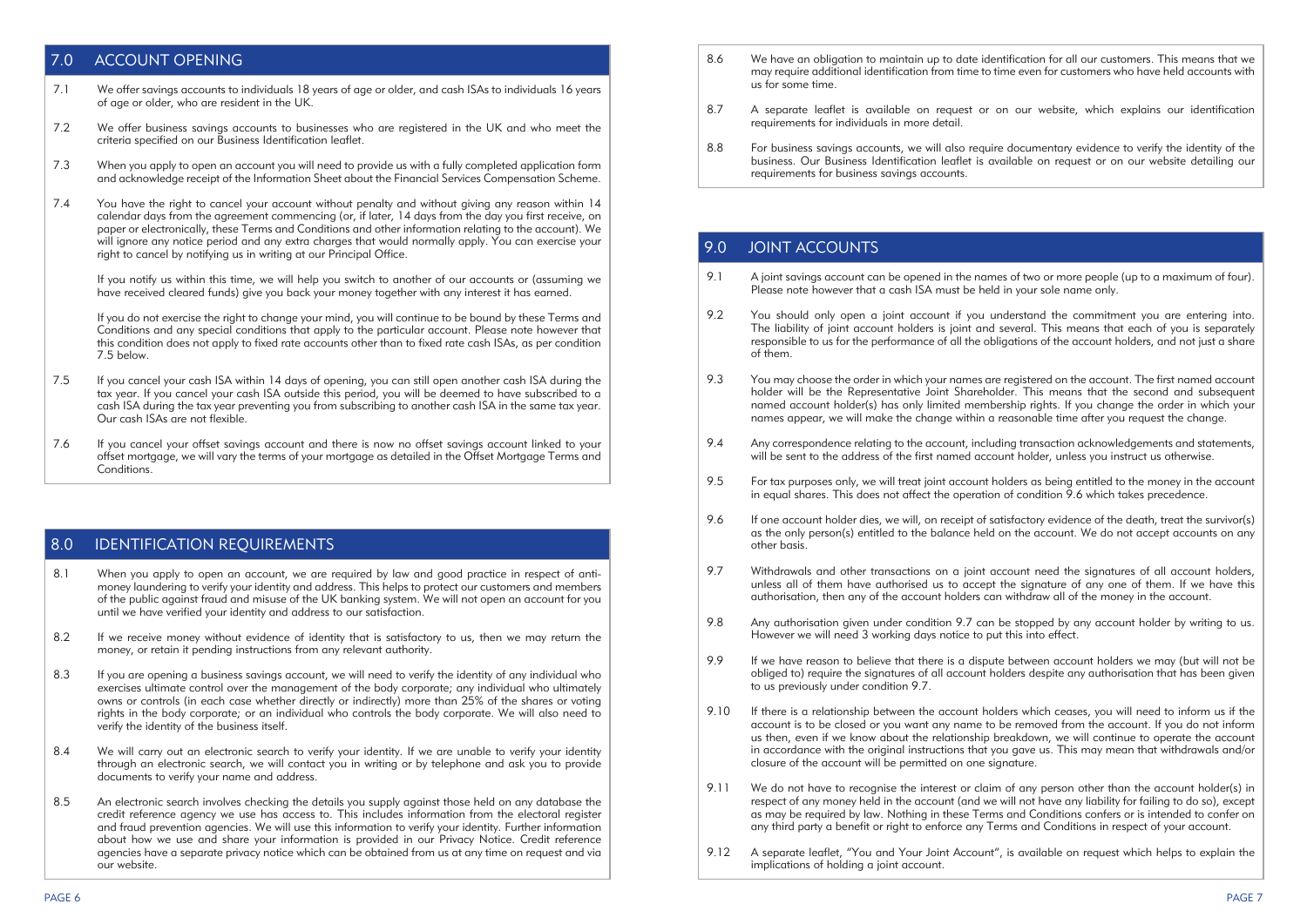#### 10.0 BUSINESSES

- 10.1 If you are a limited company or other type of corporation, you will need to authorise officers to operate the account. We will also require evidence of identity and address for these persons. References in these Terms and Conditions to "you" or "your" in a context which indicates an individual person rather than a corporation will instead mean the authorised officer where appropriate.
- 10.2 Accounts in respect of unincorporated organisations such as English partnerships and clubs, cannot be held in the name of the organisation. Accounts must be held in the name(s) of individuals on behalf of the organisation. Your attention is drawn to condition 9 if there are joint account holders.
- 10.3 If you are a limited company or other type of corporation, or an unincorporated association, then you must provide us with information regarding your business and/or your constitution as we may reasonably request from time to time.

#### 11.0 INTEREST

- 11.1 We will tell you the interest rate that applies to your account, and when interest is paid or credited, when you open your account. This information is also available:
	- On our website.
	- By phoning our customer services team.
	- By asking an agent at one of our agencies.
	- By looking at notices in our agencies.
- 11.2 On our accounts we generally:
	- Calculate interest on a sum deposited in cash, by electronic transfer, or by cheque, from the day we receive it. Any sums received by us outside normal business hours, or on a non-working day will be treated as having been received when we are next open for business on a working day.
	- Calculate interest on a sum withdrawn up to and including the day before the day you make the withdrawal.
	- Give you the choice of having the interest added to the account, or paid into your bank account.

However, this may vary depending on the type of account. You should check the special conditions for particular accounts. Further details of how and when interest is payable is contained in our Key Product Features leaflets.

- 11.3 Interest on savings accounts will be paid without the deduction of income tax. You may be liable to pay tax on your savings income and you will be responsible for paying any tax due. Tax treatment depends on your personal circumstances and may be subject to change in the future.
- 11.4 No interest is paid on an offset savings account.
- 11.5 Interest on cash ISAs will be paid without the deduction of income tax.
- 11.6 Where the date of death is before or on 5th April 2018, a cash ISA will cease to qualify for tax exemption from the date of death of the account holder. Interest will be paid without the deduction of tax up to and including the day before the date of death, thereafter interest will be subject to tax at the appropriate rate required by legislation.

Where the date of death is on or after 6th April 2018, a cash ISA can continue to qualify for tax exemption until the earlier of the following:

- Completion of the administration of the deceased account holder's estate;
- The third anniversary of the date of death; or
- The closure of the cash ISA.

 Any interest payable thereafter will be subject to tax at the appropriate rate required by legislation.

11.7 Subject to any special conditions that apply to particular accounts (for example, fixed rate or tracker accounts), we can change interest rates as set out in condition 11.8 below.

- 11.8 We may change interest rates at any time if we reasonably believe that the change is needed, for any of the following reasons (which may relate to circumstances existing at the time or those that are expected to apply in the near future):
	- • To reflect changes in the Bank of England base rate or mortgage or interest rates generally (including the interest rates paid on similar accounts by other providers of financial services).
	- To respond to changes in the law, or the decision of a court, regulatory body or ombudsman.
	- To meet relevant regulatory requirements.
	- To reflect new (or changes to) statements or codes of practice or industry guidance designed to enhance customer protection.
	- • To reflect changes to our costs, including administration costs and costs of providing services or facilities.

We can also change the rate of interest for any valid reasons (other than a reason mentioned above) where we reasonably believe the change is appropriate. You will be notified of any other valid reason that may apply.

Any change we make to interest rates will be proportionate to the circumstances giving rise to the change.

- 11.9 Changes may include the introduction or alteration of tiered interest rate bands under which:
	- Interest is not paid where the amount in the account is below a certain level: and/or
	- Different rates apply depending on the amount in the account.
- 11.10 Where the change is an increase in the interest rate, we will tell you about it within 30 days of the change, by letter or other personal notice.
- 11.11 Where the change is a reduction in the interest rate, we will give you written notification of the change before it comes into effect.
- 11.12 If we notify you of a reduction in the interest rate under condition 11.11, then either:
	- • The notification will be provided at least 14 days before the rate change. You will then have a period of 30 days from the date of the notification during which you may close or switch your account without having to give any period of notice, or having to lose any interest, or pay additional charges; or
- • The notification will be provided at least 14 days plus the period of notice applicable to the account (or 30 days if longer than the notice period) before the rate change. In this case the normal notice period for making withdrawals from, or closing the account, will apply.
- 11.13 If you do not notify us that you object to a change before the date on which it comes into effect, you will be deemed to have accepted it.
- 11.14 Some of our interest rates are linked to the Bank of England base rate for a period of time. Information about the Bank of England base rate can be obtained at anytime by contacting us. The information is also widely available, including on the Bank of England website (www.bankofengland.co.uk).
- 11.15 An explanation of how interest is calculated on your account will be supplied on request.

# 12.0 DEPOSITS

12.1 The minimum and maximum amounts that can be held in any particular account are set out in the special conditions for that account. Notwithstanding the maximum amounts set out in the special conditions and unless we otherwise agree in writing, the maximum amount you can deposit and hold in aggregate in all of your accounts with us is £85,000. In the case of joint account holders where the account holders are not members of a business partnership, association or grouping of a similar nature, for the purposes of condition 12.1 only, the account balance in any joint account will be assumed to be owned in equal half shares. For example, if an account balance is £100,000, each of you will be treated as holding £50,000 of that balance for the purposes of calculating your compliance with the £85,000 limit.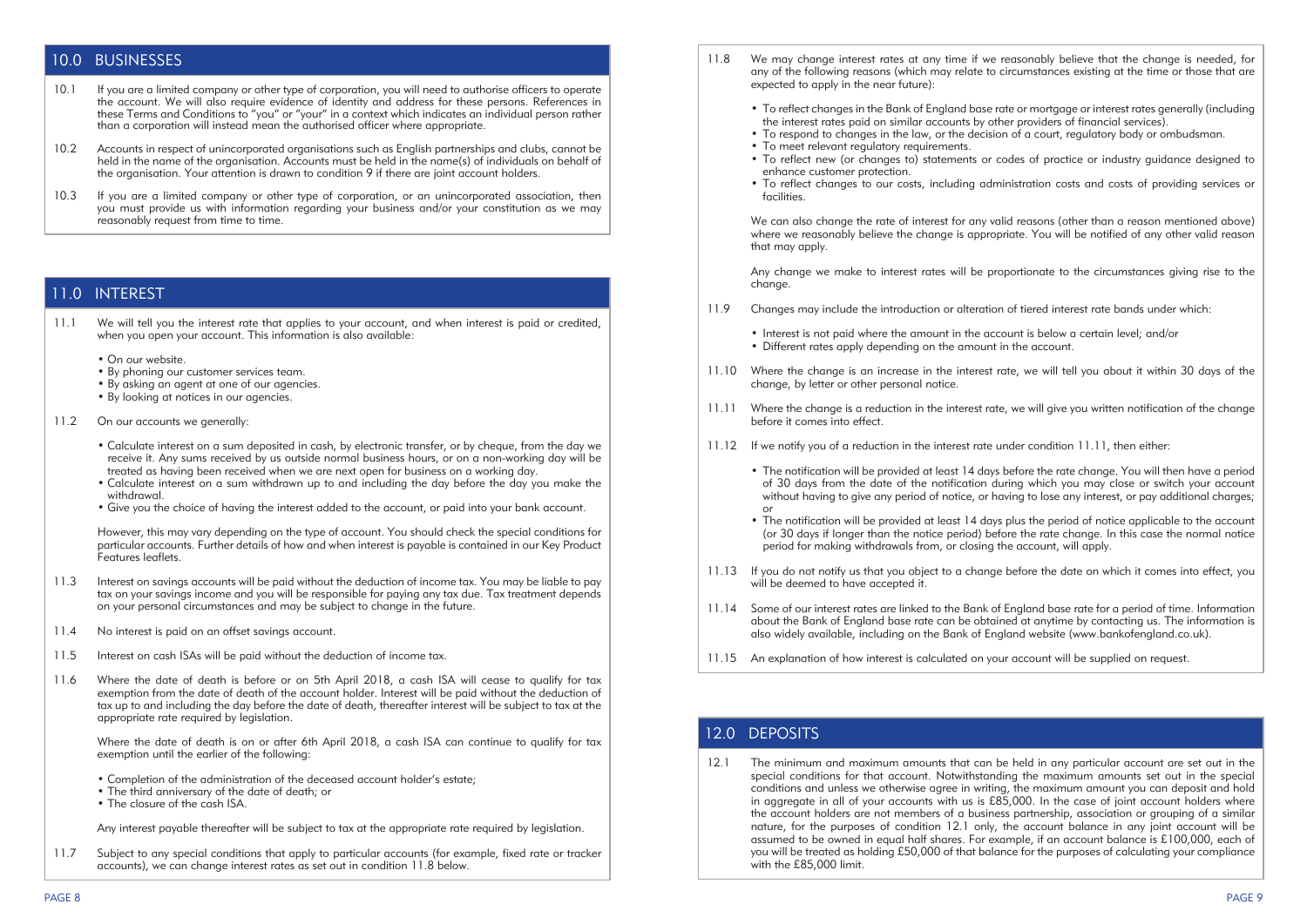If the maximum amount will be exceeded by a payment in, we will refuse the payment and return the funds to the payer. If the maximum amount is exceeded, we may require you to withdraw the excess amount immediately. The excess amount may be returned to you by cheque.

- 12.2 Unless the special conditions for a particular account specify otherwise, you can generally pay money into your account by post, by bank transfer, or at any of our agencies (opening times available on request).
- 12.3 Money may be paid into your account by cash, cheque, electronic transfer, CHAPS, Faster Payments, or Standing Order. For electronic transfers, CHAPS, Faster Payments or Standing Orders, you will need to send the payment to our Barclays Bank Account: Sort Code 20-55-34, Account Number 60310646. You will also need to quote a reference including your name and Manchester Building Society account number. If your name and account number are not quoted, the payment will be returned.
- 12.4 The amount that can be deposited in cash in any one day is limited to £250. When paying in money by cash, you will need to produce your passbook (if you have been issued with one) or provide your account number. For security reasons, please do not send cash by post. Cash deposits are only accepted at designated agencies. For logistical reasons we reserve the right to refuse to accept large sums of money in coins.
- 12.5 If you wish to pay money into your account by standing order you will need to set this up directly with your bank. We do not collect payments for savings accounts by direct debit.
- 12.6 The initial deposit to your account must be made by cheque unless you are transferring an ISA to us from another ISA Manager.
- 12.7 Deposits must be made from a bank or building society account held in your name, or a joint account where you are one of the joint account holders.
- 12.8 For business savings accounts, deposits must be made by cheque from an account held in the name of the business, or by electronic transfer from the nominated bank account. You may change your nominated bank account at any time by notifying us in writing of your new nominated bank account details.
- 12.9 All cheques must be made payable to the account holder(s) and should also quote the account number on the reverse, so that it is clear who the money is intended for.
- 12.10 We do not accept post dated cheques.
- 12.11 You should note that cheques usually become out of date after 6 months.
- 12.12 If a cheque is returned unpaid, the value of the cheque will be debited from your account.
- 12.13 Payments into your account can only be made in Pounds Sterling.
- 12.14 Deposits by cash, electronic transfer or standing order can be drawn against immediately they are credited to your account (subject to the conditions of your account).
- 12.15 Subject to the conditions of your account and provided that we have not received notice that the cheque has not been cleared, cheques paid into your account can be drawn against from the second working day after the day of deposit. Cheque deposits made at an agency can be drawn against from the third working day after the day of deposit.
- 12.16 If you have been issued with a passbook for your account, this will provide details of any transactions on your account. These details will include the date and amount of the transaction, a reference, and the amount and breakdown of any charges. If you have not been issued with a passbook, these details will be provided within your annual statement. This information is also available on request.
- 12.17 We reserve the right to limit or prevent deposits into your account at any time:
	- Should the £85,000 maximum referred to in condition 12.1 be exceeded, or will be exceeded;
	- Should you fall within any of the categories listed in the Financial Services Compensation Scheme Exclusions List which is included in the Information Sheet referred to in condition 7.3.

## 13.0 WITHDRAWALS

- 13.1 Withdrawals may be made during our normal business hours subject to the special conditions for particular accounts.
- 13.2 No withdrawal will be allowed:
	- If it would cause the account to be overdrawn (but if the account does become overdrawn you must immediately pay us back the amount by which it is overdrawn); or
	- From a passbook account, unless you produce the passbook at the time of withdrawal.
- We may refuse to allow a withdrawal if we are not satisfied that we have the proper written authority for the withdrawal, in accordance with the mandate you have given us. A signed request will be required in order to make a withdrawal. Emailed or photocopied requests will not be accepted. You may also be asked to provide evidence of identity.
- 13.4 We can restrict the amount which can be withdrawn from any account. We will only do this if:

 a) We reasonably believe that there may be fraudulent activity or other financial crime affecting the account.

- b) We are required to do so by any law, regulation or court order.
- c) There is a dispute (which we reasonably believe may be genuine) about the ownership of, or entitlement to, the money in the account.
- d) Circumstances beyond our reasonable control prevent us from offering a normal service (such as in the event of terrorist threat, computer systems failure or strikes).
- e) Circumstances exist which lead us to reasonably believe our financial stability is under threat (such as where rumours cause actual or potential abnormal levels of withdrawals).

 In the case of d) and e) above:

- We will act proportionately to the circumstances in question.
- We will take all reasonable steps to ensure that the restrictions are lifted as soon as practical and to minimise the inconvenience to you.
- We will take into account the interests of the Society's membership as a whole.
- We will, if practical, give advance notice.
- We may consider exceptions to the restrictions if we are reasonably satisfied that substantial hardship would otherwise be caused.

Where the restrictions on withdrawals affects accounts generally, we will notify the restriction by notice on our website and in our agencies. If the restriction affects your account only, we will write to you to notify you unless it would be unlawful for us to do so. You can contact us by telephoning us on 0161 923 8065 to discuss any restriction.

- 13.5 Withdrawals can be made by cash, cheque, or CHAPS subject to the withdrawal conditions detailed in the Key Product Features. We do not permit withdrawals to be made by direct debit or standing order.
- 13.6 Cash withdrawals can only be made in person at designated agencies, and are limited to £250 per day.
- 13.7 Cheque withdrawals from agencies are limited to £10,000.
- 13.8 To give us notice of your intention to make a withdrawal or close your account, you can telephone us or write to us. If you telephone us, you will also need to provide us with a written request signed in accordance with the mandate for the account, prior to the date the withdrawal is due.
- 13.9 Withdrawals will be carried out on the working day that the request is received unless there is a notice period that applies to your account.
- 13.10 Withdrawal or closure requests on accounts where there is a notice period will automatically be deferred until the notice period has expired. If an immediate withdrawal is permitted as detailed in the Key Product Features, and required, this should be specified on the withdrawal request. Where an immediate withdrawal is permitted and requested, there may be a loss of interest as detailed in the Key Product Features. If the interest accrued at the time of withdrawal is insufficient to cover any interest penalty, the penalty (or part there-of) will be deducted from the account balance.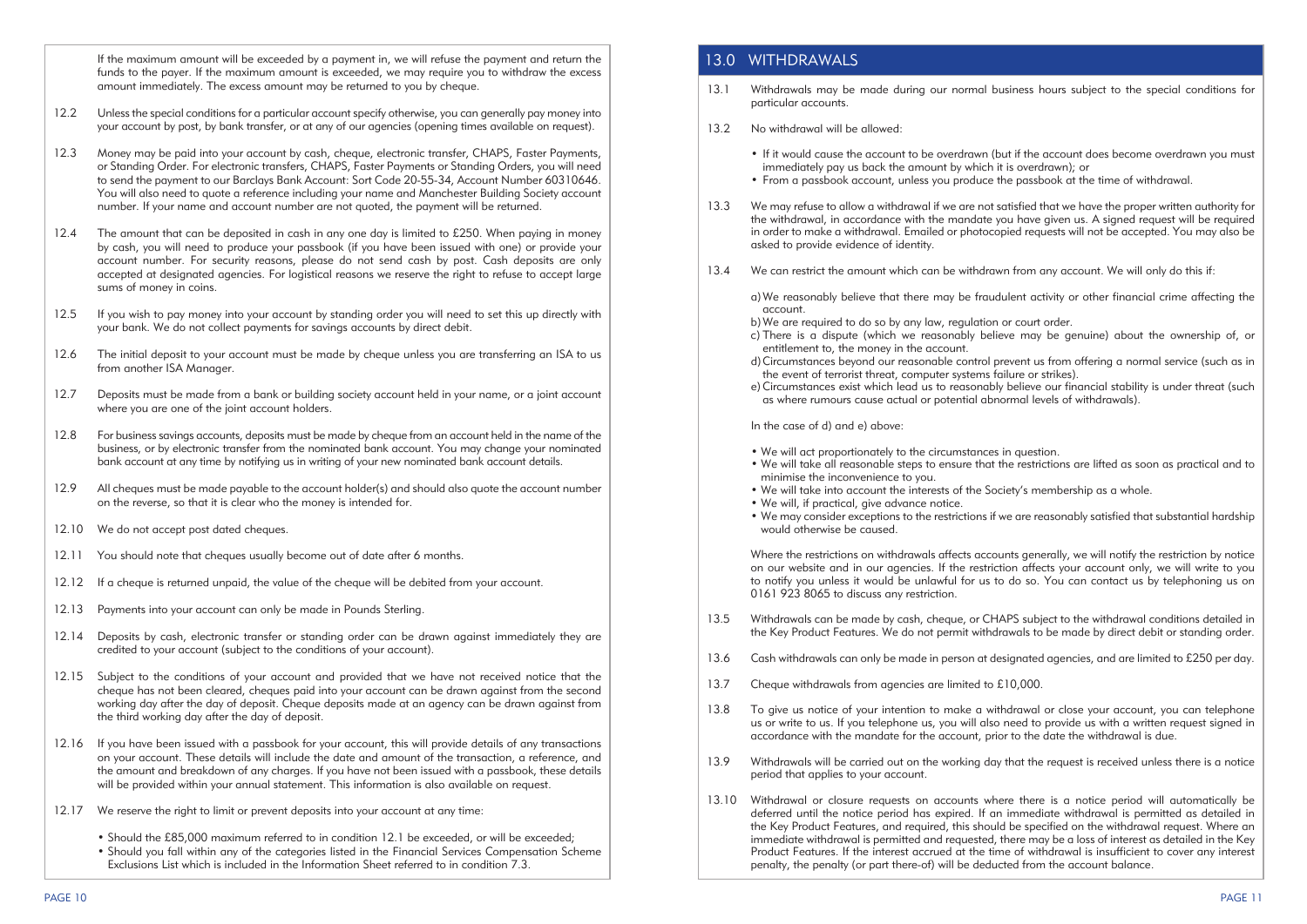- 13.11 If you wish to cancel a withdrawal request, you should contact us by telephone by the end of the working day before the day on which the withdrawal is due to be made.
- 13.12 We will not issue a payment to a third party from your account. Payments will only be made payable to the account holder(s) or authorised signatories.
- 13.13 We will not send cheques to third parties by post. Withdrawals will only be sent to the registered address.
- 13.14 Our cash ISAs are not flexible. If you withdraw from one of our cash ISAs, you will be unable to replace the withdrawn funds without the replacement funds counting as a subscription to your cash ISA for the current tax year. This means that once you have subscribed the maximum permitted for a current tax year and later withdraw an amount during the same tax year, you cannot pay it, or a portion of it back into your account during that tax year.
- 13.15 If we are notified that you are suffering from a mental disorder or mental infirmity such that you are not capable of managing your affairs, we may agree to allow any person who appears to have care of you or to be managing your affairs to make withdrawals from your account. We will not allow this:
	- In England and Wales, until we have given written notice to the Court of Protection and the Court has given written notice that it does not object (although we may exercise our discretion in cases of exceptional urgency).
	- In Scotland, until approval has been given by a factor, curator or tutor (if you have one).
	- In Northern Ireland, until approval has been given by a receiver, committee, guardian, or controller (if you have one).

In all cases we may require the person who appears to have care of you or to be managing your affairs to give us an indemnity against any claims against us as a result of our allowing withdrawals. In certain cases, we may require the person to apply to the Court for authority to make withdrawals.

### 14.0 UNCLEARED FUNDS

- 14.1 Subject to any special conditions for particular accounts and condition 13.0, and provided we have not received notice that it has not been cleared, we will allow withdrawals against a cheque from the second working day after the day of deposit, or from the third working day after the day of deposit for cheque deposits made at an agency. If the cheque is not cleared, then you will have to repay us the amount of the withdrawal to the extent that there is not enough other money in the account to cover it. However, we will not take money from your account, or require you to repay us in respect of a cheque that has not cleared unless:
	- You agree otherwise.
	- You are knowingly a party to a fraud in respect of the cheque.
	- The money is reclaimed from your account before close of business (5pm) on the second working day after the day it was deposited with us, or on the third working day after it was deposited at an agency.

 If a cheque that is deposited by you is not cleared, we will tell you about this by writing to you.

14.2 For the purpose of conditions 11.2, 12.15 and 14.1, the day of deposit is the day it is paid in at an agency, or the day we receive the cheque by post, except that in each case if the time of payment in, or receipt by post is not before 4pm on a working day, then the day of deposit is the next working day.

#### 15.0 ELECTRONIC PAYMENTS

15.1 If the special conditions of your account allow, you may make electronic payments from your account by way of CHAPS. CHAPS withdrawals are not available from easy access accounts, cash ISAs, or from offset savings accounts. CHAPS withdrawals are subject to a fee as detailed in our Charges section.

- 15.2 We have in place procedures and safeguards to ensure that electronic payments can be carried out in a safe and secure manner. We will only make a CHAPS payment if you have sufficient cleared funds in your account.
- 15.3 You may request a CHAPS payment by writing to us. The request must be signed in accordance with the mandate we hold for your account. You will need to specify that you require the payment to be sent via CHAPS and provide your passbook if you have been issued with one.
- 15.4 You will need to provide us with your bank account number, sort code and the bank's name and address, along with any reference and the amount. If your request is received before 12 noon, the CHAPS payment will be made on the same day, otherwise the payment will be made on the following working day. The money will be taken from your account and will normally reach your bank account on the same day.
- 15.5 Should you provide incorrect information there may be a delay in sending the funds or a loss of funds.
- 15.6 We reserve the right to refuse a request for a CHAPS withdrawal if we believe it has not been correctly authorised.
- 15.7 If you have a business savings account you may only make a CHAPS withdrawal to your nominated bank account. You should inform us of your nominated bank account on the application form. You may change your nominated bank account at any time by notifying us in writing of your new nominated bank account details.
- 15.8 Should you wish to cancel a request for a CHAPS you should contact us by telephone by the end of the working day before the day on which the payment is due to be made. Once a payment has been sent via CHAPS it cannot be stopped or recalled. Should you wish to amend your instructions for a CHAPS withdrawal, this must be provided to us in writing.
- 15.9 If we carry out your instructions for a withdrawal from your account incorrectly, you will be entitled to a full and immediate refund of the amount withdrawn.
- 15.10 You remain liable to make a payment even if we cannot debit your account for any reason outside our control.

#### 16.0 ACCOUNT CLOSURES

- 16.1 You have the right to close your account at any time subject to any special conditions, notice or penalty period which may apply, and to normal administration requirements.
- 16.2 We can close your account at any time without giving any reason, but (except in exceptional circumstances):
	- We will give you at least 2 months written notice.
	- We will not use this right to repay a fixed term investment before the end of the fixed term.
	- We will not close your account, or threaten to do so, as a response to a valid complaint that you have made.

 The exceptional circumstances mentioned above are:

- You have deliberately given us any false information in relation to your account.
- You were not entitled to open the account.
- You do not comply with any of your obligations under these Terms and Conditions, and do not put this right within a reasonable time of our asking you to do so.
- You threaten, or are abusive towards our staff.
- We receive notification that you are bankrupt, insolvent or otherwise unable to pay debts as they fall due.
- We reasonably suspect that the account is being used for an illegal purpose.
- The contract between us is void or unenforceable by law.
- We have a legal obligation to close the account.
- You fall within any of the categories listed in the Financial Services Compensation Scheme Exclusions List which is included in the Information Sheet referred to in condition 7.3.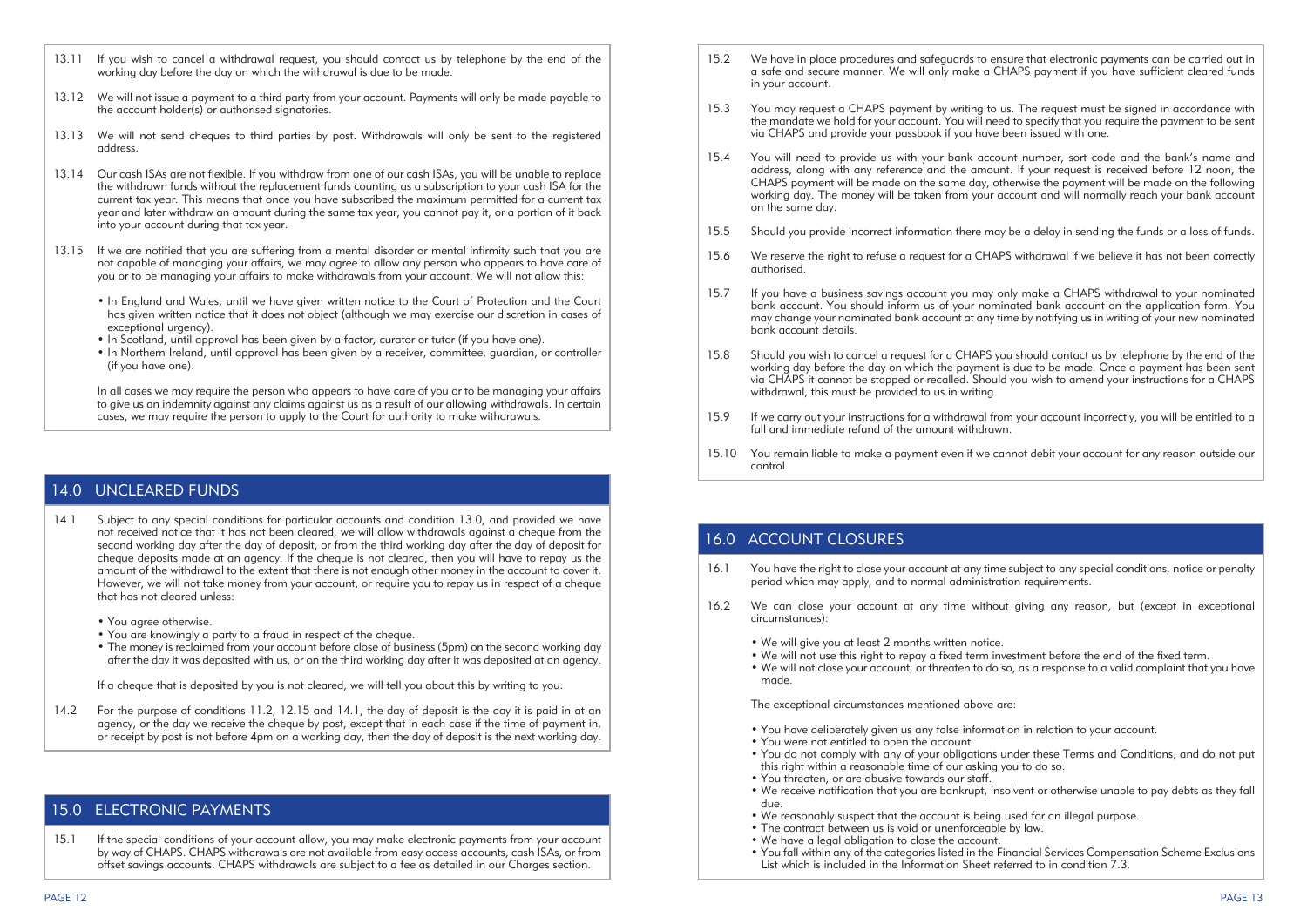- 16.3 If we close the account we will pay interest at the agreed rate up to and including the day before repayment. We may make repayment by sending you a cheque.
- 16.4 If we close the account in full and make repayment to you in person or by post, then you will have no further right or interest in the account.
- 16.5 We can close the account if the amount in it is below the minimum for that account. We will give you at least 60 days written notice before doing this. During this period, you can pay in more money to bring the balance up to the minimum.
- 16.6 If you close your cash ISA during a tax year in which subscriptions have been made, you will not be able to invest in another cash ISA until the next tax year. Our cash ISAs are not flexible.
- 16.7 We will notify you in writing if you fail to satisfy the provisions of the ISA Regulations thereby causing your cash ISA to become void. A cash ISA can only be made void on instruction from HM Revenue & Customs. Your cash ISA will be closed if it no longer satisfies the ISA Regulations and becomes void.

#### 17.0 TRANSFERS OF ACCOUNT

- 17.1 You may transfer the balance of your account, in whole or in part to another in our range, subject to fulfilling the conditions of your existing account with regards to any notice or penalty due, and meeting the conditions of the new account. Interest is not credited to your account on transfer. Interest will next be credited as specified in the Key Product Features of the new account. The new product conditions will apply from the date the transfer is carried out.
- 17.2 Unless the special conditions for a particular account say otherwise, you may ask us to transfer your investment to another person. We do not have to agree to this.

#### 18.0 CHARGES

- 18.1 We may make charges for items relating to your account. Details about these charges can be found below. You can also find them on our website, by telephoning our customer services team, or by enquiring at one of our agencies. We will tell you about these charges before we provide the product or service.
- 18.2 We currently charge £20 for CHAPS transfers.
- 18.3 Charges incurred will be debited from your account.
- 18.4 We can change the charges we make at any time if we reasonably believe that the change is needed, for any of the following reasons (which may relate to circumstances at the time, or those that are expected to apply in the near future):
	- To reflect changes to our costs, including our administrative cost.
	- To respond to changes in the law or the decisions of a court, regulatory body or ombudsman.
	- To meet relevant regulatory requirements.
	- • To reflect new (or changes to) statements or codes of practice or industry guidance designed to enhance customer protection.

Any change we make to our charges will be proportionate to the circumstances giving rise to the change.

18.5 We can also change the charges we make for any valid reason (other than a reason mentioned above) where we reasonably believe the change is appropriate. You will be notified of any other valid reason that may apply.

- 18.6 Changes may include the abolition or alteration of existing charges, or the introduction of new charges.
- 18.7 If we introduce or increase a charge we will give you at least 60 days written notice before the charge comes into effect.
- 18.8 If you do not notify us that you object to a change before the date on which it comes into effect, you will be deemed to have accepted it.
- 18.9 There may be other taxes or costs you need to pay that are not paid through us or charged by us.

# 19.0 PASSBOOKS

- 19.1 We may issue you with a passbook relating to your account. If we do:
	- The passbook will belong to us.
	- You agree to return it to us for updating, or for any other purpose we reasonably require.
	- You agree to keep it safe, and to tell us by telephoning us on 0161 923 8065, if you discover it has been lost or stolen.
	- The passbook must be produced to us before any withdrawal from the account is made.
- 19.2 We may issue a replacement for lost or stolen passbooks, but this may be subject to:
	- Providing us with reasonable evidence of the loss or theft.
	- Notifying and co-operating with any legal, government or regulatory body.
	- Restricting withdrawals from the account for a certain period from the date you notify us of the loss or theft.
	- Signing any form of indemnity that we may reasonably require.
- 19.3 You should check your passbook regularly. If there is an entry which seems to be wrong you should tell us as soon as possible by telephoning us on 0161 923 8065, so that we can resolve the matter.
- 19.4 Entries on the passbook can only be made by us or our agents.

# 20.0 SECURITY

- 20.1 You should take all reasonable steps to protect your account(s). You can do this by:
	- Taking care of your passbook and other account information and letting us know as soon as possible if your passbook is lost. The best way to let us know is by telephoning us on 0161 923 8065.
	- Letting us know as soon as possible of any change in your name, address, or telephone number, or if you do not receive any information that you were expecting to receive from us.
	- Checking your statements (or passbook) regularly.
	- Taking care when getting rid of information about your account, for example by shredding printed material.
	- Co-operating with us (or any legal, government or regulatory body) in investigating transactions.
	- Never giving your account details or account information to anyone, except our staff or our authorised agents in order to administer your account.

#### We will never ask you to:

- Disclose your account information in an unsolicited telephone call, SMS, email or other form of communication. If you are in doubt about someone who tells you that they are calling from Manchester Building Society then you should end the call and phone back on a different line. If you receive a suspicious communication, please report this by telephoning us on 0161 923 8065.
- Transfer funds to another account and tell you that this is required "for security purposes".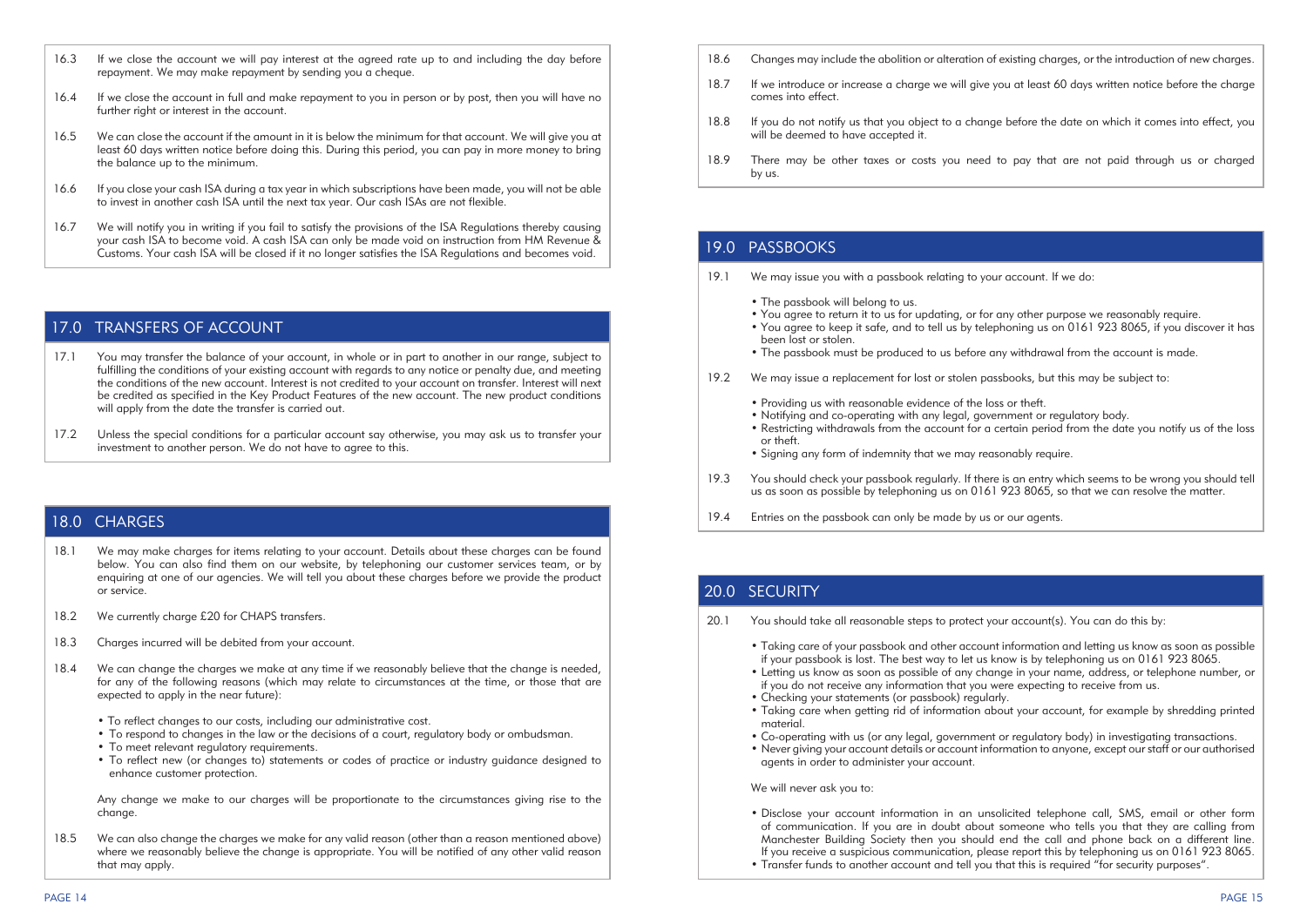- 20.2 The address that you provide in the application form for the account will be the registered address for you, and will remain the registered address for you until it is changed in our records.
- 20.3 It is your responsibility to notify us of any change of address. You should also notify us of any change of name, and telephone number. All notifications must be in writing.
- 20.4 You garee to produce evidence of any new name or address, if we ask to see it. If your account has a passbook you must send or produce it to us so that we can note the change of details.
- 20.5 You agree to provide us with specimen signatures if we ask for them.
- 20.6 For business savings accounts, you must tell us in writing if the name, address, or telephone number of the business changes, as well as the details of the authorised signatories.
- 20.7 For business savings accounts you must let us know immediately in writing if there is a change of directors, partners, or signatories, or of shareholders with a holding of more than 25%, or if there are any other material changes to your business.

# 21.0 STATEMENTS

21.1 We will send you a statement of account annually. You should check all statements carefully. If there is an entry which seems to be wrong, you should tell us as soon as possible. The best way to let us know is by telephoning us on 0161 923 8065.

#### 22.0 UNAUTHORISED PAYMENT TRANSACTIONS

- 22.1 To dispute a payment transaction that you do not recognise, or you do not believe that you carried out, and to claim a refund, you will need to contact us as soon as possible, but no later than 13 months from the date the transaction was debited from your account. To notify us of a disputed transaction you should report it to our Principal Office in writing. If you do not inform us within 13 months, we may be unable to rectify your account.
- 22.2 If you notify us of an unauthorised payment transaction, we may investigate the circumstances if, for example, we have reason to suspect fraud or that the payment was in fact authorised, or that you have deliberately or with gross negligence failed to comply with your obligations in relation to any personalised security features relating to your account.
- 22.3 If we do need to investigate under condition 22.2, you must co-operate with us, our professional advisers, and with any legal, government or regulatory body if we need to involve them.
- 22.4 If you have acted fraudulently, or you have authorised another person to use your account, you will be liable for all losses incurred as a result of the transaction.
- 22.5 If you have intentionally or with gross negligence failed to comply with your obligations in relation to any personalised security features relating to your account, you will be liable for all losses relating to transactions up to the date you notify us in accordance with condition 22.8.
- 22.6 If the investigations show that you have not acted fraudulently or with gross negligence, we will process a refund as soon as practicable, and in any event no later than the end of the working day following the day we receive your notification. Subject to the above, we will refund to your account the amount of any unauthorised transaction, and where applicable, restore your account to the state it would have been in had the unauthorised transaction not taken place.
- 22.7 If we make a refund and then discover that you did authorise the transaction or are otherwise liable, we may reverse the refund. We will notify you in writing before we do this.

22.8 You must notify us as soon as possible if you become aware of any unauthorised transaction on your account or you suspect that any personalised security features relating to your account have been lost. stolen or are liable to misuse. The best way to let us know is by telephoning us on 0161 923 8065.

# 23.0 MISTAKES, DELAYS AND LIABILITY FOR LOSSES

- 23.1 If we fail to carry out a payment transaction for you correctly (either non-execution or defective execution of a transaction) in accordance with these Terms and Conditions, then we will be liable to you as set out in condition 23.3 unless:
	- You did not give us the correct payment details. It is your responsibility to make sure that they are correct. If you provide us with the wrong account number or sort code we will not be liable if the transaction is not carried out or is wrongly carried out. We will use reasonable efforts to recover any money that has been sent wrongly, but we may charge you any costs we reasonably incur in trying to do this. We will notify you of the outcome of these attempts.
	- You fail to notify us when you become aware of the mistake or failure without undue delay, and in any event within 13 months after the transaction was incorrectly carried out or was due to have been carried out.
- 23.2 We will not be liable to you if we can show that the payees bank or building society received the correct payment.
- 23.3 Subject to the other provisions of these Terms and Conditions, we are liable for losses due to a delay or error by us in carrying out your instructions to make or stop a payment, or for unauthorised payments, but our liability will be limited to:
	- The amount of such payment; and
	- Putting you back in the position you would have been had the money been where it should have been - this would include interest you would have earned and refund of fees, direct charges or interest you had to pay as a result.
- 23.4 We will either refund the full amount of the payment transaction or provide justification for refusing to refund the payment transaction. Any refund or justification for refusing a refund will be provided within 10 working days of receiving a request for refund or, where applicable, within 10 working days of receiving any further information requested. We will not have any liability to you under condition 23.3 if any of the circumstances mentioned in condition 27.0 caused the delay or error.
- 23.5 We will not be liable for any direct or indirect loss or damage you may suffer including loss of revenue, loss of reputation, goodwill, opportunity or anticipated savings as a result of your total or partial use or inability to use your account (unless otherwise required by law).

# 24.0 NOTICES

- 24.1 You will be taken to have received any letter or other personal notice 48 hours after we have sent it to you.
- 24.2 If we accidentally fail to:
	- Send you a communication intended for our savers generally or a category of savers of which you are one; or
	- Display a notice at any of our offices.

 This will not make the notice invalid.

24.3 If an error is made in a notice, but this is corrected shortly afterwards by a subsequent notice, the notice period will run from the date of the original notice.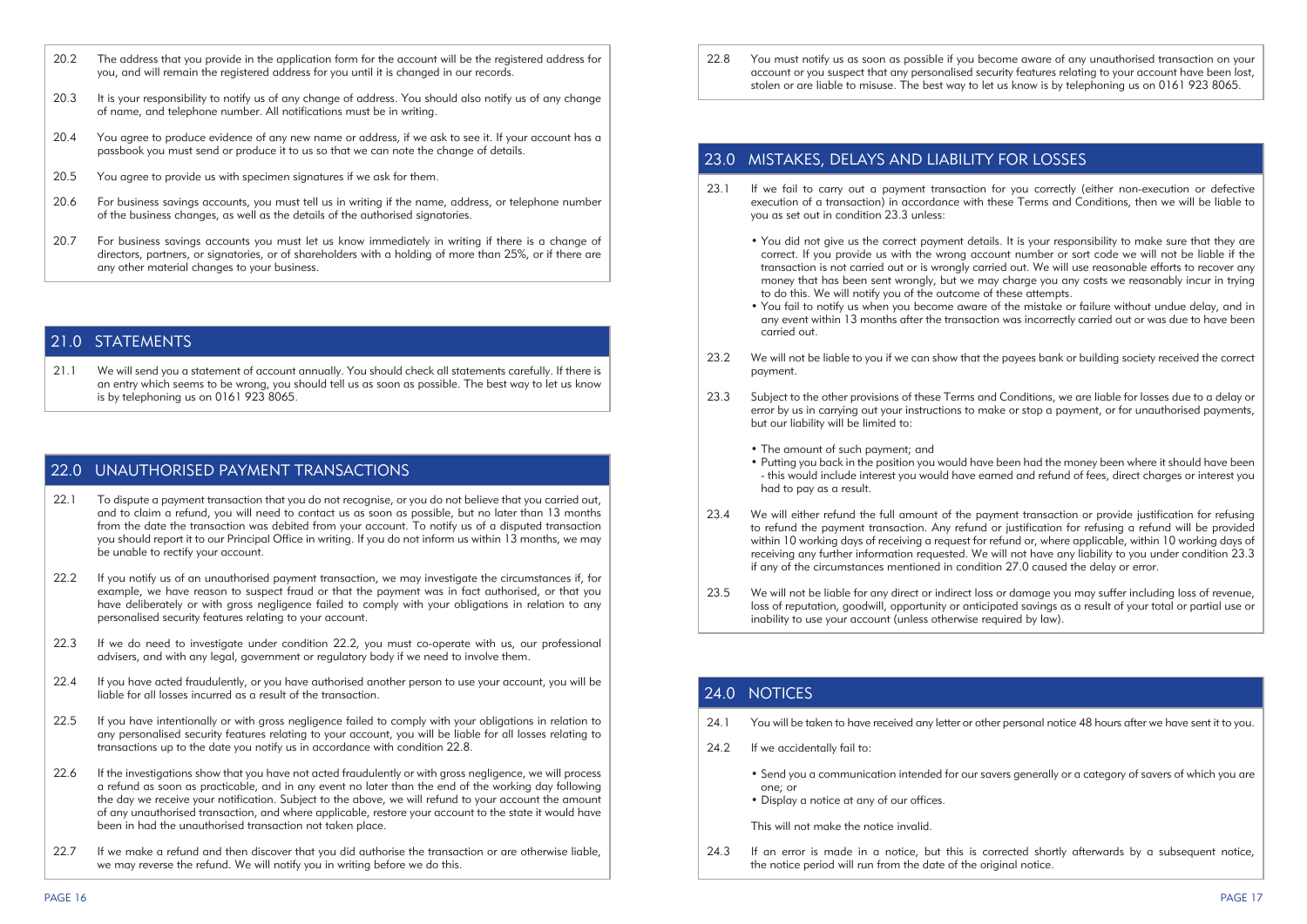# 25.0 DATA PROTECTION AND CONFIDENTIALITY

25.1 We are the controller of your personal data which we will use in order to open, administer and run your account. You hereby consent us to accessing, processing, and retaining any information you provide to us, for the purposes of providing our services to you. These Terms and Conditions should be read together with our Privacy Notice, which can be obtained at any time on request and via our website. By using our website you garee to be bound by the terms of our website's Privacy Policy (as amended from time to time).

# 26.0 COMPLAINTS

- 26.1 Although we are committed to quality of service, mistakes are occasionally made. We are committed to rectifying mistakes quickly. A leaflet is available which provides details of our customer complaints procedure; this will be sent to you on request or if you make a complaint.
- 26.2 If you wish to make a complaint, you can do so by contacting us by telephone on 0161 923 8065. by post to 125 Portland Street, Manchester, M1 40D, by email to savings@themanchester.co.uk, or in person at one of our agencies.
- 26.3 If you are not happy with the resolution of your complaint once our complaints procedure has been exhausted, you may be able to refer it to the Financial Ombudsman Service to investigate further. Individuals and some small businesses are eligible to refer complaints. Information about the Financial Ombudsman Service can be found on their website www.financial-ombudsman.org.uk.
- 26.4 You may also be able to submit complaints to the Financial Conduct Authority.

#### 27.0 MATTERS BEYOND OUR CONTROL

27.1 We will not be liable to you if we are unable to provide any service in connection with your account because of abnormal and unforeseeable circumstances (such as strikes, power failures, or other causes beyond our control) or as a result of our having to comply with any law.

#### 28.0 UNCLAIMED BALANCES AND DORMANT ACCOUNTS

28.1 If you believe you have a lost, inactive or dormant account with us, you should contact us and we will try to help you trace it.

# 29.0 SET OFF

- 29.1 We may use the money in your account towards payment of any money that you owe us (for example, under a mortgage or a guarantee) which is due for payment but has not been paid. This is known as our right of set off.
- 29.2 We will not use our right of set off in relation to money in your account if we have grounds to think that any of the following apply:
	- The money is needed to meet your essential living expenses or payments due in respect of: o Mortgage or rental payment on your home.
		- o Your essential goods or services (such as payment in respect of your cooker or refrigerator or your means to travel to work).
		- o Utilities (water, gas or electricity).
		- o Court orders or legislation (for example council tax, child support maintenance or court fees).
	- A third party is beneficially entitled to that money or you are holding that money as a fiduciary on behalf of someone else.
	- You have received the money from a government department, local authority or NHS direct payment organisation for a specific purpose, or you are under a legal obligation to keep the money and use it in a particular way.
- 29.3 If we propose to use our right of set off in relation to your account, we will contact you in writing at least 14 days beforehand to tell you this. We may during this 14 day period, not allow any withdrawals from your account.
- 29.4 If we use our right of set off in relation to your account we will contact you promptly in writing to tell you that we have done so.
- 29.5 Once we have used our right of set off in relation to money in your account, that money will cease to be yours and you will not earn any interest on it.